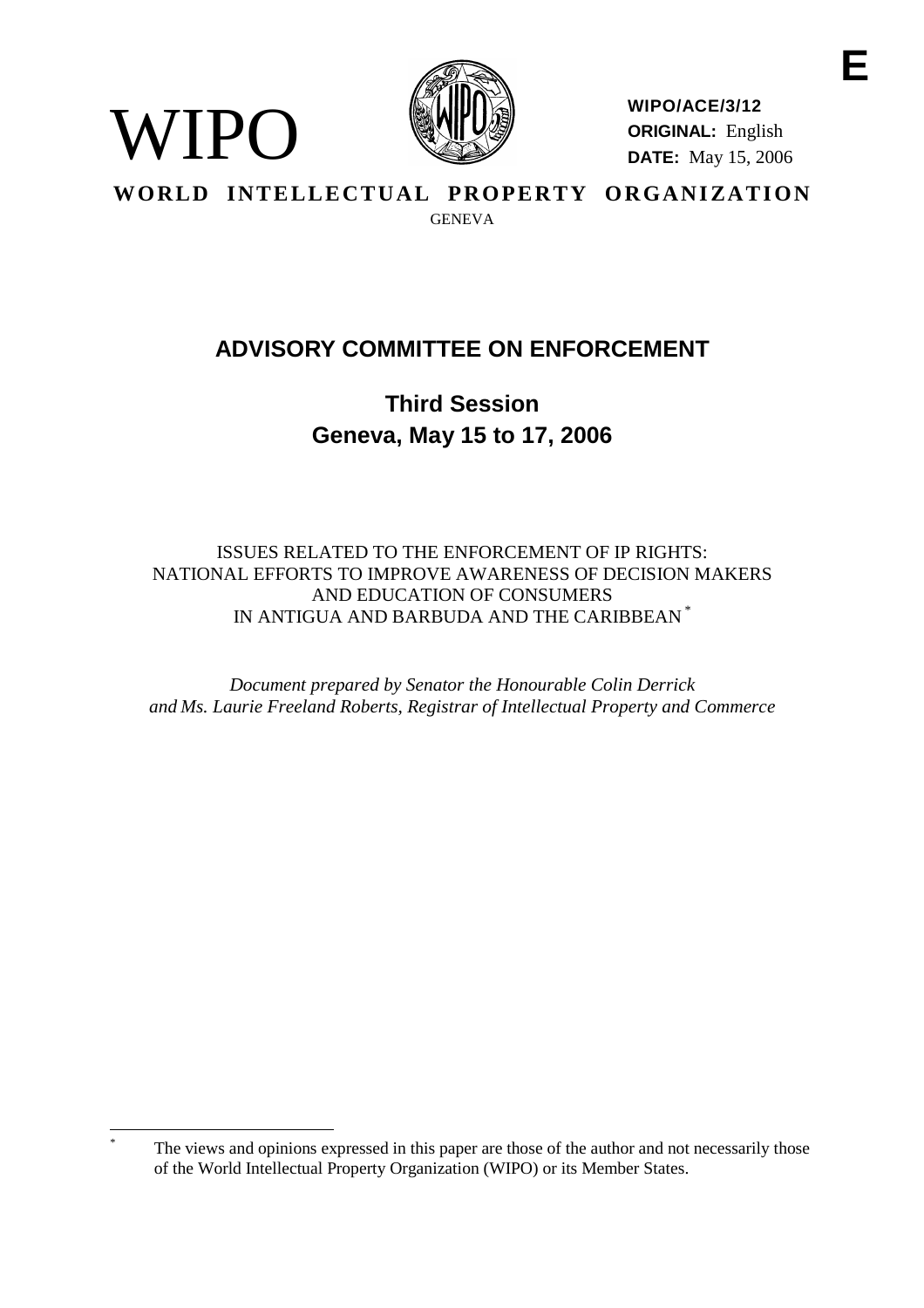#### Introduction

Intellectual property has become a key ingredient in business strategies. New products, brands and creative designs are launched on the global market and these are the results of continuous human innovation and creativity. Small and medium size enterprises are often the driving forces behind such developments; however, like many of the creators of works in the Caribbean region, these enterprises are not able to exploit the opportunities available to them as they are not aware of the intellectual property system or the protection it can provide for their innovations, brands, and designs. Our musicians, artists, designers, writers, inventors, and creators in general are unable to reap all the rewards to be derived from their creations because of their inability to exploit their rights without adequate protection. They end up being frustrated by the prevalence of piracy of their works and as a result the level of creativity in our Countries decreases. Once our citizens are no longer creating, or our business men can no longer attract investors, or our manufacturers can no longer produce goods that are capable of competing in the global market, our economies will certainly suffer. Recently, a UWI Professor of law noted that, "The Jamaican music industry, the world's leading exporter of reggae music, is losing millions of dollars through intellectual property piracy and it is revenue that the Country can ill afford to lose as it continues to develop its economy." It is imperative that our creators and business enterprises be taught how to fully utilize their IP assets in their business activities. Adequate protection of a company's intellectual property is a crucial step in deterring potential infringement and in turning ideas into business assets with a real market. Modern legislation and effective administrative infrastructures for the acquisition of IP rights are important steps towards IP protection. But the acquisition of IP rights is of little economic value if these rights cannot be enforced effectively. The credibility of the IP system depends to a considerable extent on the enforceability of IP rights conferred thereby. Well-functioning IP enforcement mechanisms are the best means to limit the number of violations of IP rights and to ensure that right holders and the society as a whole can reap the benefits from the IP system.

This presentation highlights the efforts of Antigua and Barbuda in the enforcement of IP rights with special reference to the improvement of awareness of decision-makers and education of consumers. It also includes an overview of the recent anti-infringement activities that were implemented in Caribbean region in general, highlighting those activities were included in the anti-infringement programme that is currently being implemented in all Caribbean states that will be hosting matches and other related events during Cricket World Cup 2007.

## *Antigua and Barbuda's Intellectual Property Reform*

The commencement of the reform of the intellectual property system in Antigua and Barbuda was marked by the signing of five (5) international treaties in 1999. Although Antigua and Barbuda signed on to the WTO's TRIPS Agreement in 1995 with the rest of member states from the Caribbean, nothing much was done in preparation for the December 31, 1999 deadline imposed by the Agreement, where all intellectual property systems should have been upgraded along international standards.

#### *The Legislative Framework*

In 2003, Antigua and Barbuda passed new legislation on trade marks, patents, industrial designs, integrated circuits, geographical indications, copyright, and an Act that created the Registrar of intellectual property and established the Intellectual Property Office. Implementing regulations for the respective Acts are currently being drafted. The regulations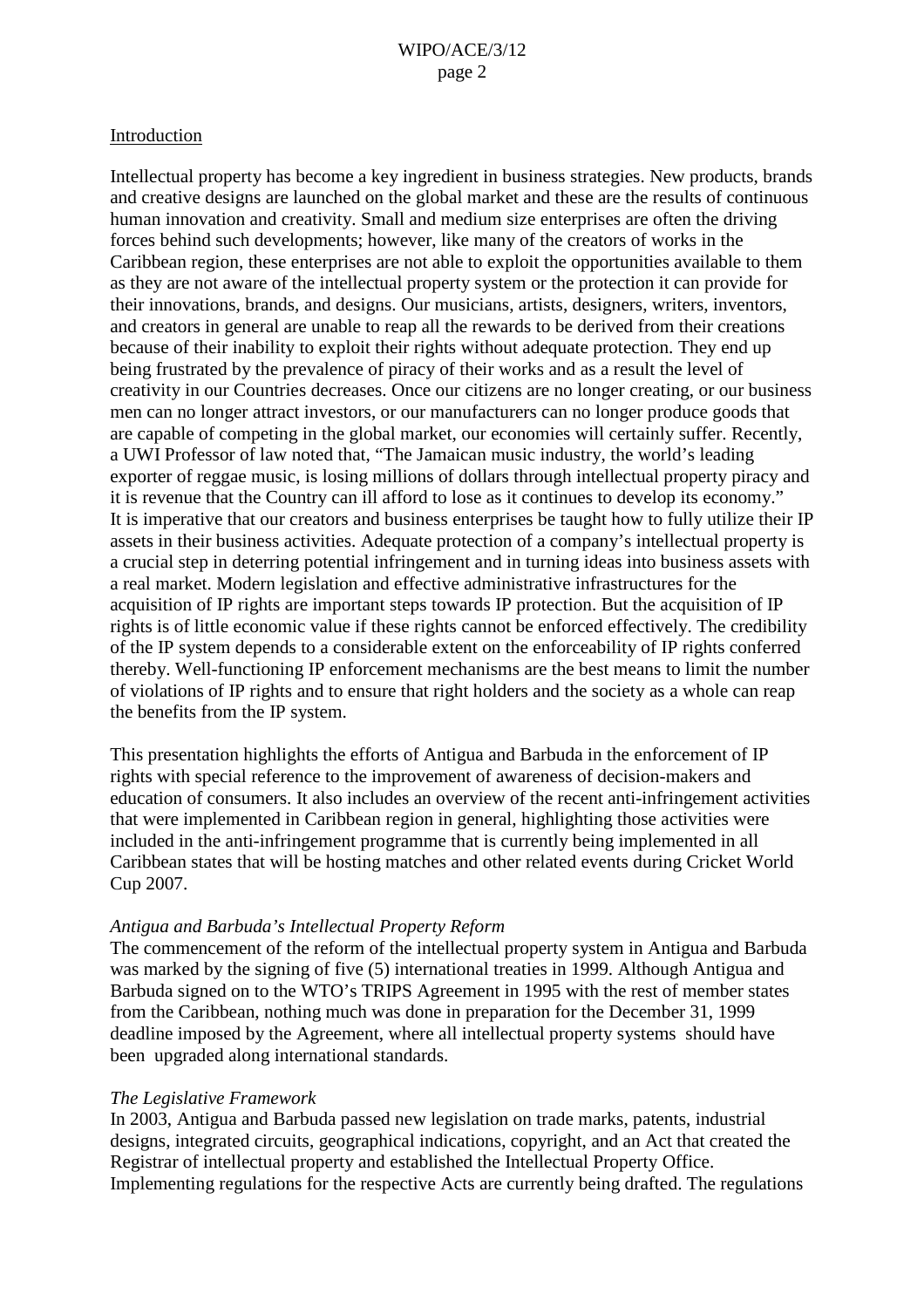to the Trade marks Act, the Industrial Designs Act, the Geographical Indications Act, and the Integrated Circuits (Topography) Act have been completed and are awaiting approval. In general, the legislation defines the rights of the right holder and provides both civil and criminal remedies for victims of infringement. The role of the Comptroller of Customs and the Police is spelt out in the Trade Marks Act and the Copyright Act with regards to the importation, manufacturing, sale, and distribution of infringing goods. The High Court of Justice has jurisdiction in all intellectual property matters. Appeals can be made to the Eastern Caribbean Court Appeal.

#### *The National Authority*

The Antigua and Barbuda Intellectual Property & Commerce Office (ABIPCO) was officially established in 2004 with the appointment of the Registrar of Intellectual Property and Commerce and eight administrative clerks. This office was housed in the High Court of Justice Building. In May of 2005, the new office site was dedicated, and in February 2006, ABIPCO commenced operations at the new location. The Government of Antigua and Barbuda commends the Director General and the World Intellectual Property Organization for facilitating this reform process by providing invaluable technical assistance upon request.

#### *Local Enforcement Activities*

In addition to legislative and technical reform, the Government of Antigua also embarked on a public awareness campaign geared towards the education of all stakeholders. Like all the Countries of the Caribbean, it was recognised that education at all levels is the key to a successful reformation of intellectual property regimes locally, regionally, and internationally. Our region's biggest resource is its people and we have to encourage them to invent or be creative by providing the ideal environment and incentives. New inventions and creations can also result in the creation of products that can be competitive in the global market. The fact that we have limited financial resources should not prevent us from enticing investors to our shores to develop and manufacture our product for us under specific contractual terms. The following is a chronological review of the enforcement activities that were held between 2000 and 2005, and were specifically geared towards enhancing the awareness of decisionmakers and education of consumers.

2000 Workshop on the PCT procedures in Antigua and Barbuda hosted in conjunction with WIPO.

World Intellectual Property Day activities included media coverage (articles and interviews), an exhibition of local articles reflecting elements of intellectual property.

2002 Missions from WIPO:

• The first focused on the sensitization of the Prime Minister, members of Parliament and other Government Officials as to the importance of intellectual property to developing economies, and the need for an intellectual property policy to be incorporated in the national development plan. The WIPO Officials also met the Chief Justice of the Eastern Caribbean Supreme Court to discuss future collaborations between WIPO and the East Caribbean Supreme Court Judicial Institute. This institute is responsible for the creation and implementation of training programmes for Judges, Magistrates,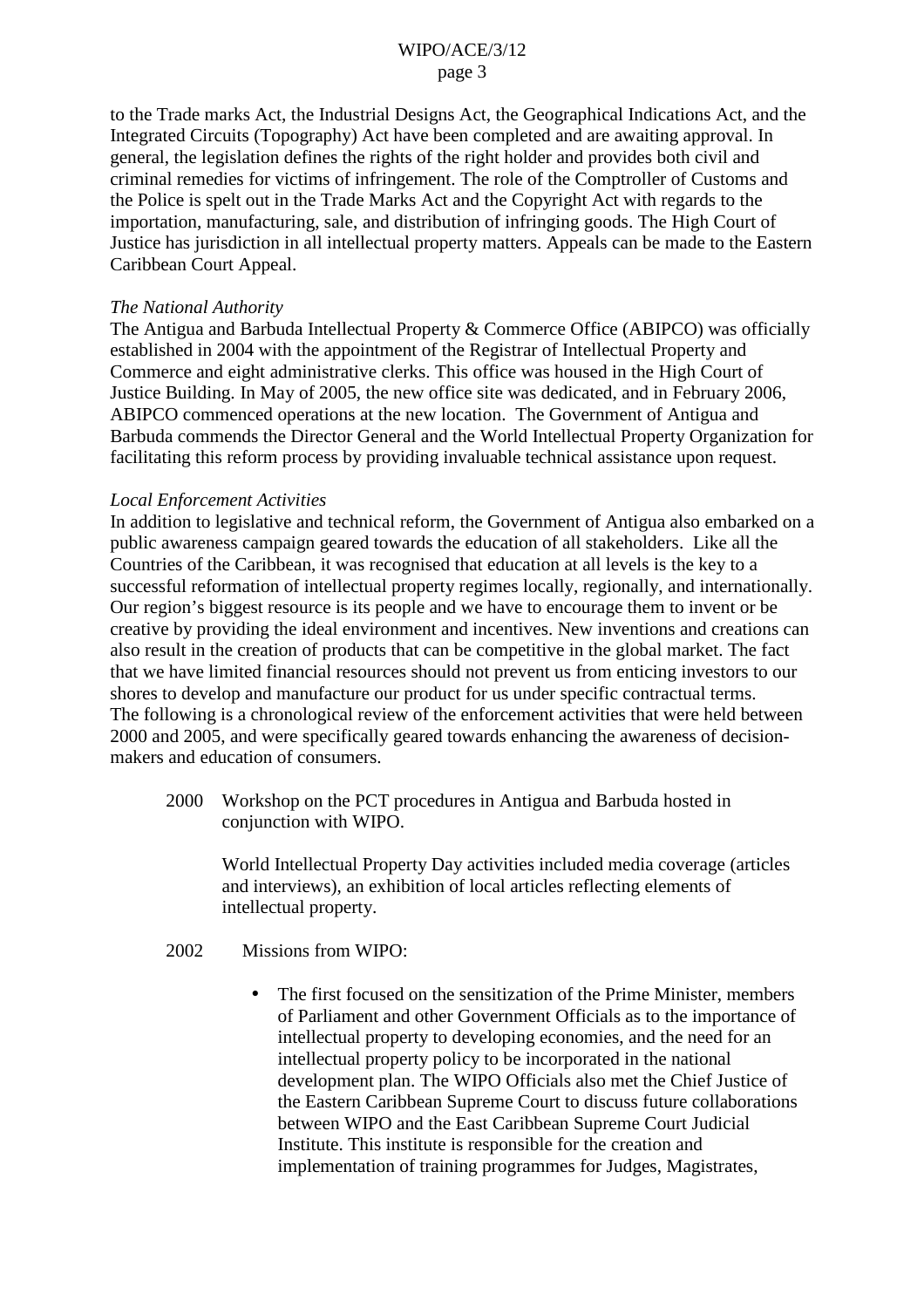Registrars, and other judicial officers and administrative staff within the member states of the Organization of Eastern Caribbean States (OECS).

- The second mission took the form of a series of seminars that targeted the Judiciary, Attorneys, Customs and Police Officers, Lawyer Clerks, Creators/Musicians/Artists, the members of the Chamber of Commerce and the Small Industry and Manufacturing Association.
- 2003 A WIPO mission on the international registration of trade marks and Geographical Indications in the form of a consultation with Attorneys-at-law and other trademarks agents.

A WIPO fact-finding mission to assess the needs of Antigua and Barbuda in reference to its public awareness strategies was conducted.

A special informal meeting with the Director General of WIPO and musicians, artistes, and Attorneys-at-law, was held during the fifth WIPO Ministerial Level Meeting which was organized in Antigua and Barbuda. During the Ministerial meeting, the Cooperation Agreement between WIPO and the Caribbean Governments for the development of efficient intellectual property systems in the respective Countries was signed by Nine (9) Caribbean Governments. Subsequently, 2 other countries have signed the Agreement.

- 2004 The erection of an outreach booth at the National Schools' Science Fair
- 2005 Consultation with senior officers from IICA, the Ministry of Agriculture, Lands, Marine Resources and Agro Industries, the Ministry of Justice and the Registrar of Intellectual Property, and one of the region's Chief Negotiators at FTAA and WTO (RNM) on the importance of promoting and preserving national agricultural products through intellectual property protection.

A Workshop on enforcement for police and custom officials which was designed to provide them with practical, hands-on training.

A Seminar on Copyright for relevant stakeholders to understand their rights within the copyright framework.

2006 Issuance of pamphlets created by the staff of ABIPCO with information on trademarks registration and copyright.

Recent and future Regional Enforcement Activities

# *Activities targeting the Judiciary:*

In 2001, an inaugural regional colloquium for the Judiciary within the OECS was held in St. Lucia under the auspices of the St. Lucian Government, the Eastern Caribbean Supreme Court, and WIPO. The facilitators were senior Judges and practitioners from the UK and the US. After several discussions between officials for WIPO, the World Wide Academy (WWA), and the Eastern Caribbean Supreme Court Judicial Institute, a Colloquium for Judges within the OECS will be held in Dominica in July 2006. The Judiciary in Trinidad and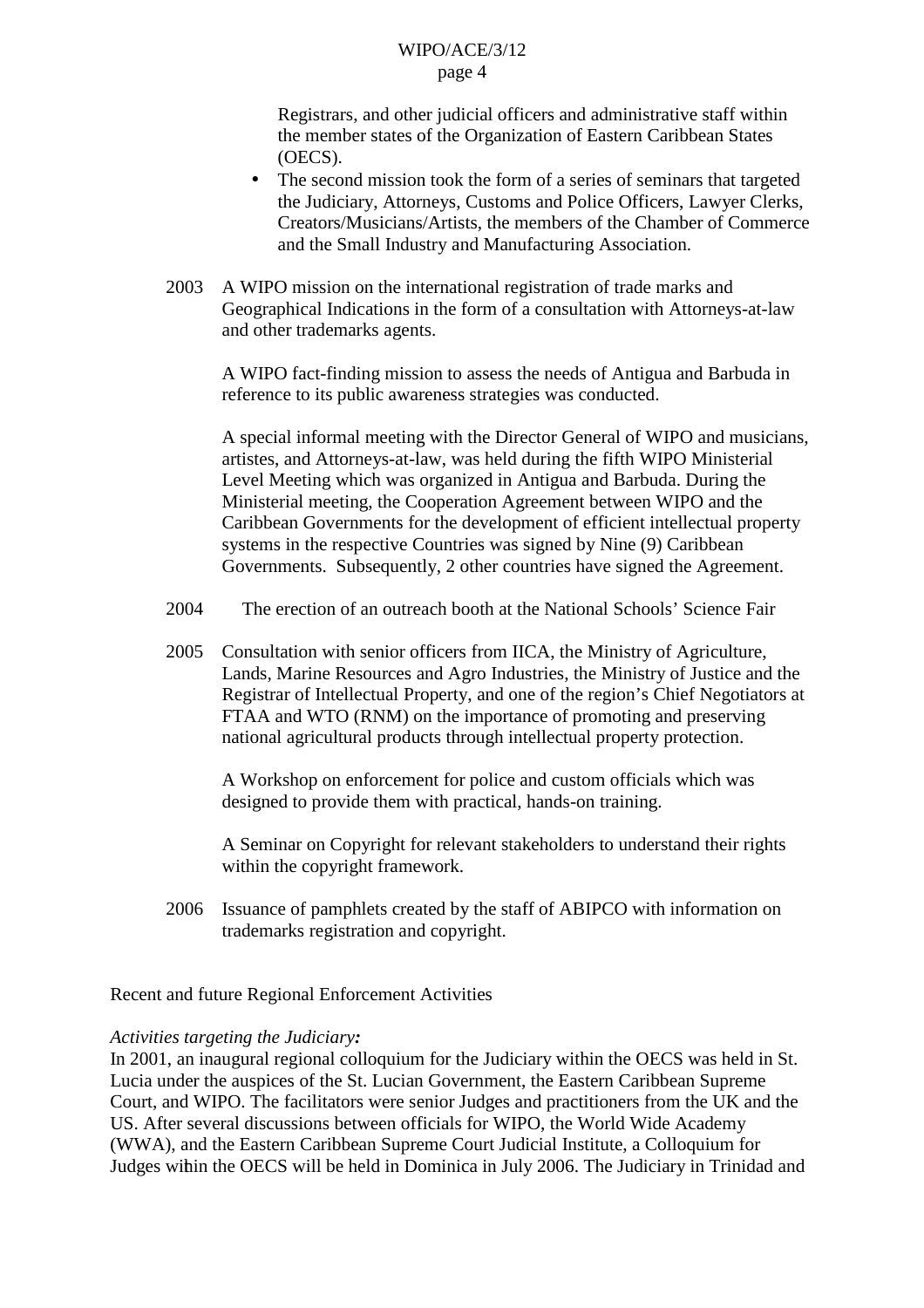Tobago, Jamaica, and Barbados have also benefited from similar colloquiums facilitated by WIPO as part of the Countries' national enforcement programme.

In 2004, the International Intellectual Property Institute (IIPI) co-hosted a two-day symposium in Barbados on the future of the CCJ, entitled "Establishment of the Caribbean Court of Justice: The Effect on Intellectual Property and International Trade" to facilitate discussion about the jurisdictional authority of the Court over intellectual property disputes in the Caribbean. The discussion brought together Justices, policymakers, Ministry of Justice officials from the Caribbean Community and members of the international development community. Additionally, several judges have participated in training programmes offered by the USPTO.

## *Customs, Police, and Other Stakeholders;*

The latter half of 2005 to the first half 2006 was characterised by an intensification of outreach and enforcement activities within the Caribbean region. It also witnessed an increase in WIPO's technical assistance, which had significantly decreased during 2004 as a result of the financial constraints faced by the Organization, a year after the adoption of the aforementioned Cooperation Agreement. Workshops on enforcement were also held in Barbados, Jamaica, and St. Vincent and the Grenadines, between September and November of 2005, all with the assistance of WIPO. These were geared towards all enforcement officials including the Police, Customs, Judicial Officers, and other stakeholders who will be affected by any infringement of intellectual property rights. In Barbados, a presentation on border measures was made by the IPO during the Customs and Excise Refresher Training Course in January 2006. There was also the recent appointment of the former Deputy Registrar to the Magistrate, bringing increased IP knowledge to the Barbados judiciary. The Belize Intellectual Property Office have conducted training sessions for its police and custom officials and provides advise as needed.

Educational seminars and workshops on intellectual property that targeted IP Office Officials, agents, other stakeholders were held during the same time period both at the national and the regional levels. This included a regional workshop on Trade mark Examination and Opposition Hearing for Caribbean Countries that was held in Jamaica, a regional workshop on Industrial Designs and Geographical Indications for Caribbean IP Offices that was held in St. Lucia, and more recently in April 2006, a regional outreach training program was hosted in Jamaica.

## *U.W.I. and other NGOs*

Private organizations and NGOs throughout the region have collaborated with the Governments within the Caribbean region to stage educational and outreach activities. For example, as recent as March of 2006, the Caribbean Publishers Network (CAPNET) and WIPO in association with the University of the West Indies staged two regional training workshops on intellectual property specifically relating to the publishing industry. One was held in Trinidad and Tobago and the other was held in Jamaica. The University will also be co-sponsoring a program on trade and the environment with the United Nations Environmental Programme and the Commonwealth Secretariat, in which WIPO hopes to participate in bringing IP to ministries that traditionally do not link this area with their work. The University of the West Indies have always played a pivotal role in the education of law students in the field of intellectual property. Although the curriculum reflects a limited intellectual property content, it serves to enhance the knowledge of the students, who in most cases have had little or no exposure to intellectual property issues.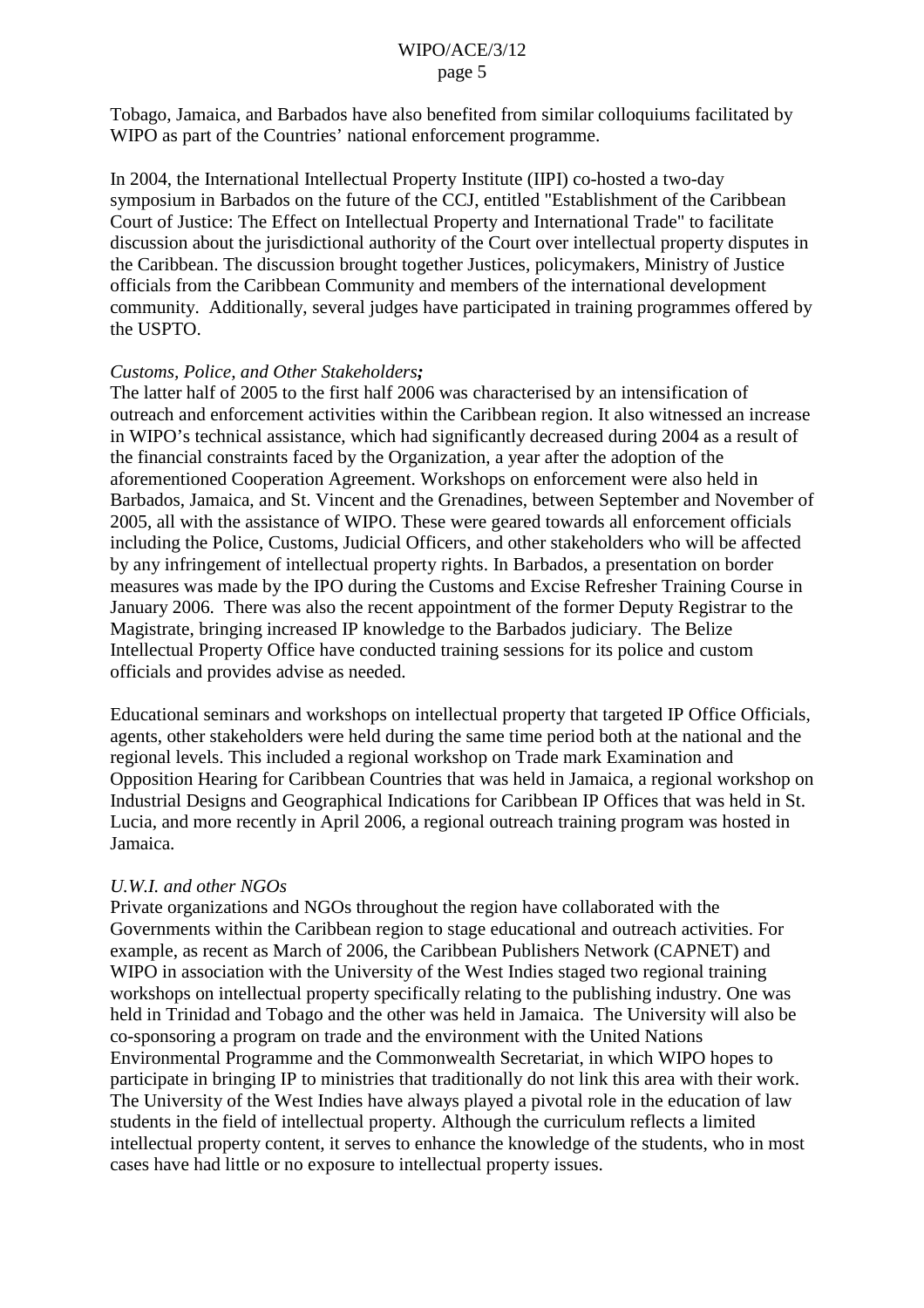# *Other enforcement mechanisms*

On April 26 2006, the Ministry of Legal Affairs in Trinidad and Tobago in conjunction with the Intellectual Property Office erected information booths with a poster display of information on intellectual property at strategic points throughout the twin island state. Creative pamphlets were made available to the general public.

In Belize, the IP Office published two training manuals on enforcement of copyright and related rights and industrial property.

Documentaries either reflecting the work of local IP Offices, or educating the viewers on the issue of piracy were launched in Countries like Jamaica, Suriname, Trinidad and Tobago as part of the national enforcement campaign.

Infringement units were created within the Police Forces of Barbados, Jamaica and Trinidad and Tobago to crack down on infringers and eradicate the manufacturing, distribution, and sale of infringing goods and materials.

# The Results

# *Police & Custom Action*

The Police Infringement units in Barbados, Jamaica, Trinidad and Tobago, have been very active in its anti-piracy campaign. Police raids on infringers have been reported in these territories where equipment used to create the infringing good and the infringing goods were confiscated and/or destroyed, and persons are prosecuted with the help of the local Collective Management Societies (See chart below). For instance in Barbados, a public destruction of illicit recordings was conducted in April 2006. In Trinidad and Tobago and Jamaica the Infringement units are in the process of tackling the problem of DVD piracy, which is on the increase throughout the Caribbean region. The units are seeking the assistance of the Caribbean Film Services Limited, which is the authorized distributor of DVDs in several Caribbean Countries. The support and assistance of international rights holders are also sought, sometimes with little success.

| <b>Seizures</b> | 2004           | 2005  | 2006<br>to 12/05/2006 |
|-----------------|----------------|-------|-----------------------|
| CDs             | 5,882          | 58    |                       |
| <b>DVDs</b>     | 605            | 8,072 | 10                    |
| <b>VHS</b>      | 4              | 8,482 |                       |
| PCs             | $\overline{M}$ |       |                       |
| DVD players     | $\overline{M}$ | っ     |                       |
| CD burners      | $\overline{M}$ |       |                       |
|                 |                |       |                       |
| Arrests'        |                |       |                       |

*NI* – No information available

Source: Copyright Infringement Unit, Royal Barbados Police Force

<sup>&</sup>lt;sup>1</sup> Figure limited to arrests made by the Copyright Infringement Unit, as distinct from other copyright related arrests made by police officers generally.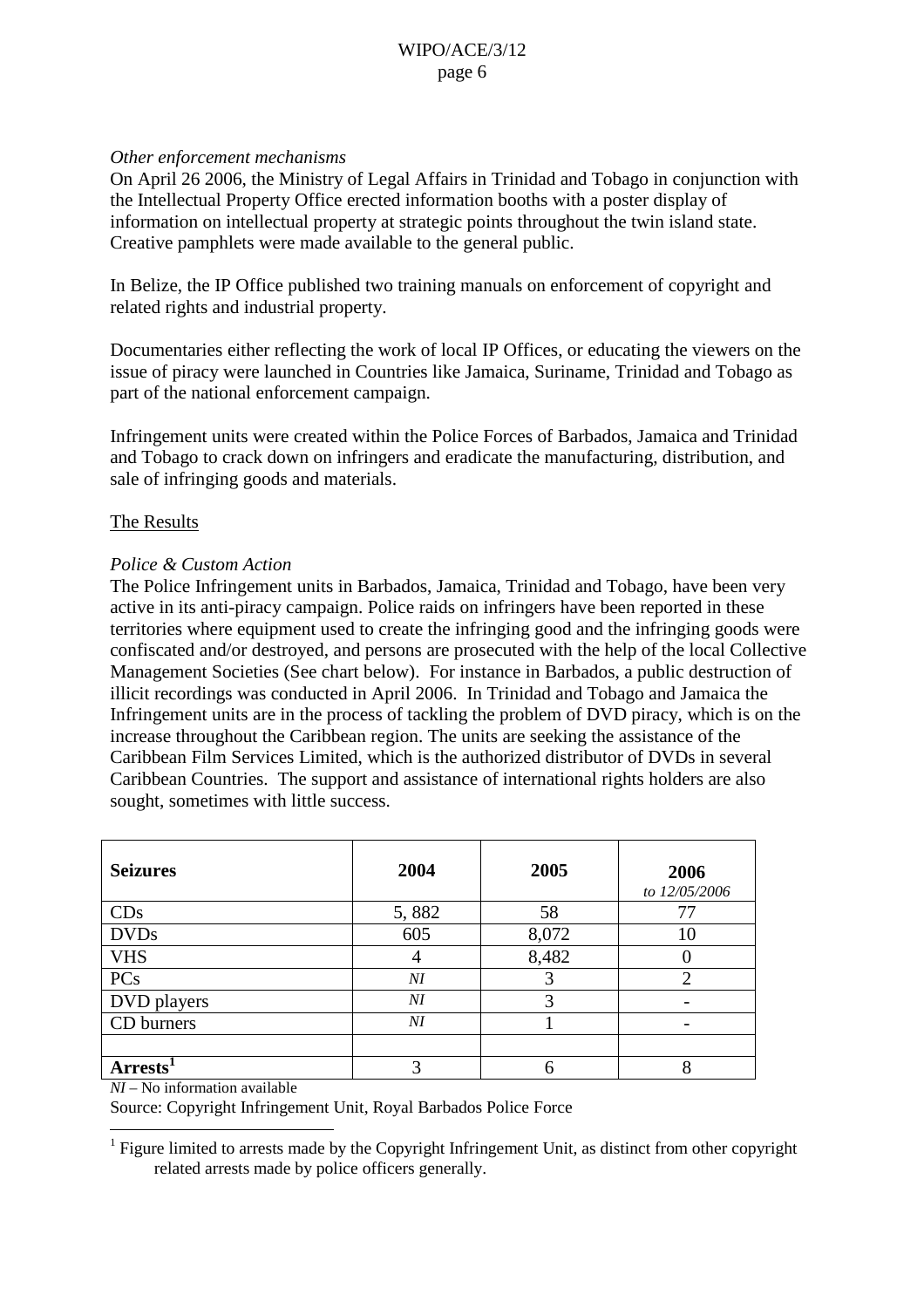With the aid of international rights holders, the Belize Custom Department has seized approximately US\$300, 000 worth of clothing carrying counterfeit labels, as well as approximately US\$1,400,000 worth of counterfeit cigarettes. The clothing was later donated to charity after the removal of the offending labels and the cigarettes were destroyed.

# *Cases*

In general, cases involving trademark infringement or appeals originating from Opposition hearings tended to be the regular cases dealt with by the Supreme Courts within the Caribbean region. However, within the last two years, it is apparent that there is an increase in cases involving copyright infringement in several Caribbean Countries.

In Antigua and Barbuda, applications for injunctions were filed in High Court of Justice after the 2005 Carnival Celebrations. The cases involved the unauthorised sale of music CDs that were illegally manufactured. The remedies sought were granted.

Another example was found in Jamaica, where that Country's first civil action in respect of copyright was completed in October 2005. A local computer outlet was raided in July 2005 for allegedly selling unlicensed Microsoft products in contradiction with an Anton Pillar Order. The action was initiated by the Business Software Alliance, which has an anti-piracy programme in nearly 100 Countries worldwide including Trinidad and Tobago. The infringers gave the Supreme Court an undertaking that it would never offer for sale, or sell any of the company's products without permission in the future and willingly agreed to the terms of the settlement proposed by the Alliance.

# The International Cricket Council (ICC) Cricket World Cup 2007

The ICC Cricket World Cup is the premier cricket event for ICC. All eligible cricket teams compete for the coveted ICC Cricket World Cup, monetary prizes, and the title of World Cricket Champions. It is estimated that the Event has over 2 billion viewers worldwide. The prestige of such an event and its global reach makes it a target for "ambush marketing" by third parties who are not official licensees, suppliers or sponsors, as they try to exploit certain commercial advantages surrounding the Event, even though they have not paid to do so. It is for this reason that an Anti-Infringement Programme (AIP) was developed by ICC.

## *ICC Anti-Infringement Programme (AIP)*

The AIP consists of an integrated set of activities and legislation that will seek to prevent attempts at ambush marketing. These activities include:

- The protection of Event logos and mascot via trade mark registration.
- Government action in the form of the ICC Cricket World Cup 2007 West Indies Act (Sunset Legislation) to assist in the control of ambush marketing
- The appointment and instruction of law firms in the Caribbean to assist in monitoring for infringement activities and to take action against certain infringers
- The pre-preparation and distribution to appointed law firms of template legal documentation, which may be required to deal with n infringement
- Engagement of the rights compliance and internet monitoring specialist firm-Projector Net Result
- An AIP Public Information/Awareness Campaign
- Publication of caution notices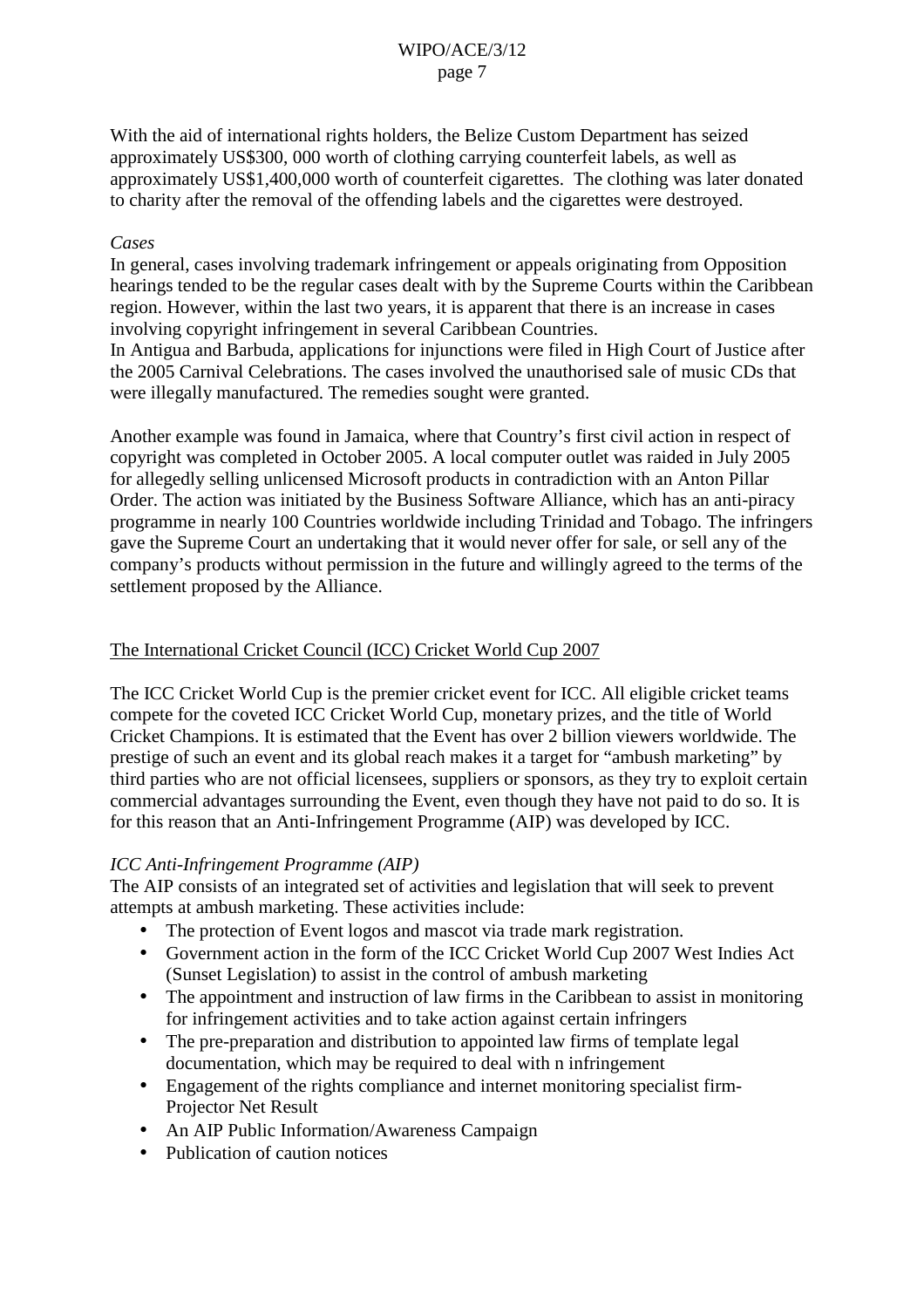• Providing information as to how sponsors, Local Organising Committees (LOCs), broadcasters, merchandise licensees can help

## *The Implementation of AIP*

#### *Sunset Legislation:*

After the results from the ICC review of the bids from the respective Countries of the Caribbean region to host matches during the Event were revealed in 2004, the successful Countries of the region feverishly began preparations for the Event. The successful Countries are Antigua and Barbuda, Barbados, Guyana, Grenada, Jamaica, St. Lucia, St. Kitts, St. Vincent and the Grenadines, and Trinidad and Tobago.

The first activity to commence was the drafting of the Sunset Legislation. A Legal Affairs Committee of Caribbean Common Market (CARICOM) was established comprising of the Attorneys-General of CARICOM. The committee completed a draft that is regarded as "a suitable submission for the parliaments of the region". The nine Host venues will use the draft as a model and produce a piece of legislation for their respective parliaments. As there is no one authority that can pass the draft bill, it must be passed in each of the nine parliaments to become law. The bill makes ambush marketing illegal and makes it a criminal offence and a civil wrong. Remedies may be sought under the existing laws. The High Court of Justice will have jurisdiction in these matters. It is expected that the Sunset Legislation will be fully implemented by November 2006.

#### *Educational programmes*

The Majority of the nine host Countries have already commenced educational and awareness building campaigns as part of the AIP. In Antigua and Barbuda several consultations were held under the auspices of the Local Organising Committee (LOC).

The senior legal council for Cricket World Cup Jamaica (CWCJ) made appearances on a local programme called "Good Morning Antigua" and on the Observer Radio to begin the process. He is expected to return to Antigua to lead some stakeholder consultations later this month. In addition, the AIP launch of media radio ads will take place during this month. Further programmes and systems will be launched as part of the AIP.

Similar activities have been conducted in the other host Countries. The senior legal council for CWCJ has been visiting the host Countries where he held consultations and briefings with the relevant stakeholders including members of the LOCs. Other activities were staged by the LOCs as part of the AIP. For instance, at the beginning of 2006, the St Kitts & Nevis' LOC announced that St. Kitts and Nevis is preparing to launch a countrywide Public Education campaign, to heighten awareness of certain regulations and requirements that must be adhered to for the Event. This has in fact commenced.

In Jamaica, the LOC in conjunction with the Jamaican Intellectual Property Office (JIPO) has been conducting consultations with potential licensees and other members of the public on the question of ambush marketing.

In Grenada, a special interaction Lecture Briefing session was organised by the Grenadian Bar Association that focused on the Sunset Legislation and the CWC Anti-Infringement Programme.